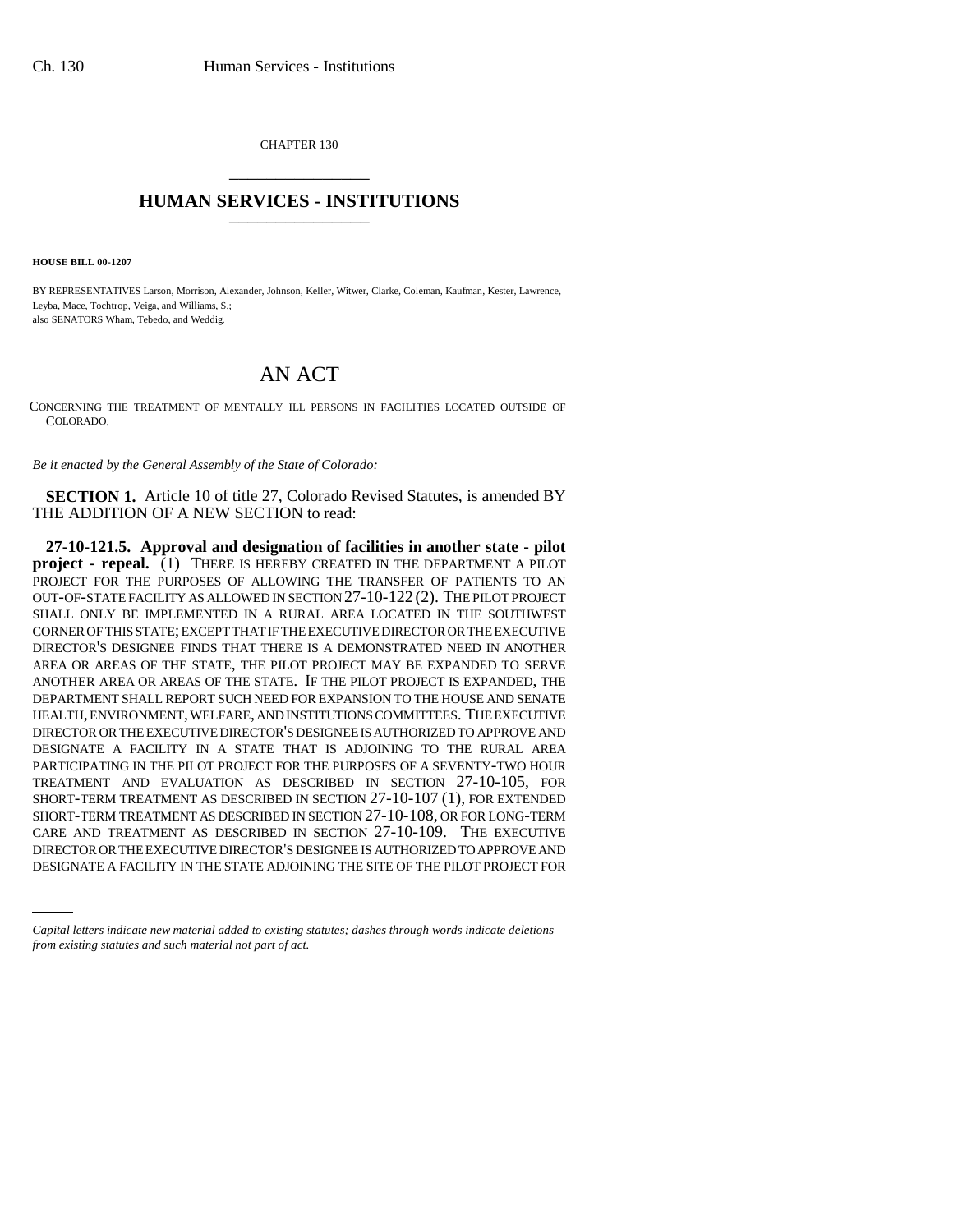SUCH PURPOSES ONLY IF THE EXECUTIVE DIRECTOR OR THE DESIGNEE DETERMINES THAT:

(a) THE FACILITY HAS BEEN CERTIFIED BY THE APPROPRIATE AGENCY IN THE ADJOINING STATE IN WHICH THE FACILITY IS LOCATED; AND

(b) THE ADJOINING STATE IN WHICH THE FACILITY IS LOCATED HAS SUBSTANTIALLY THE SAME STANDARDS FOR CERTIFICATION OR DESIGNATION OF A FACILITY FOR THE CARE AND TREATMENT OF THE MENTALLY ILL AS APPLY TO FACILITIES IN THIS STATE; AND

(c) THE ADJOINING STATE IN WHICH THE FACILITY IS LOCATED HAS SUBSTANTIALLY SIMILAR STATUTES OR RULES PROTECTING PATIENTS' RIGHTS AND MONITORING QUALITY ASSURANCE; AND

(d) IF THE FACILITY TO BE APPROVED AND DESIGNATED IS A PRIVATE FACILITY, THE FACILITY HAS AGREED IN WRITING TO THE ENFORCEMENT OF STANDARDS SET BY THE ADJOINING STATE IN WHICH THE FACILITY IS LOCATED AND HAS AGREED TO MEET THE REQUIREMENTS OF COLORADO LAW AS SPECIFIED IN THIS ARTICLE.

(2) THE DEPARTMENT OF HUMAN SERVICES SHALL CONDUCT A REVIEW OF THE PILOT PROGRAM AND A REPORT OF SUCH REVIEW SHALL BE PROVIDED TO THE HOUSE AND SENATE HEALTH, ENVIRONMENT, WELFARE AND INSTITUTIONS COMMITTEES BY NOVEMBER 1, 2000, AND BY NOVEMBER 1 OF EVERY OTHER YEAR THEREAFTER. THE REPORT SHALL INCLUDE THE FOLLOWING:

(a) WHETHER THERE IS A DEMONSTRATED NEED IN ANOTHER AREA OR AREAS OF THE STATE TO EXPAND THE PILOT PROJECT;

(b) THE NUMBER OF PATIENTS TRANSFERRED TO AN OUT-OF-STATE FACILITY;

(c) THE TOTAL NUMBER OF HOSPITAL DAYS BY SUCH PATIENTS; AND

(d) THE COST-EFFECTIVENESS OF THE PILOT PROGRAM.

(3) THIS SECTION IS REPEALED, EFFECTIVE JULY 1, 2007.

**SECTION 2.** 27-10-122, Colorado Revised Statutes, is amended to read:

**27-10-122. Transfer of persons into and out of Colorado - reciprocal agreements - repeal.** (1) The transfer of persons hospitalized VOLUNTARILY under the provisions of this article out of Colorado or under the laws of another jurisdiction into Colorado shall be governed by the provisions of the interstate compact on mental health.

(2) (a) ANY PATIENT WHO IS TAKEN INTO CUSTODY PURSUANT TO SECTION 27-10-105 FOR A SEVENTY-TWO HOUR TREATMENT AND EVALUATION OR CERTIFIED FOR TREATMENT PURSUANT TO SECTION 27-10-107 FOR SHORT-TERM TREATMENT, SECTION 27-10-108 FOR EXTENDED SHORT-TERM TREATMENT, OR SECTION 27-10-109 FOR LONG-TERM TREATMENT, AND WHO RESIDES IN THE AREA COVERED BY THE PILOT PROJECT DESCRIBED IN SECTION 27-10-121.5, MAY BE TRANSFERRED TO A FACILITY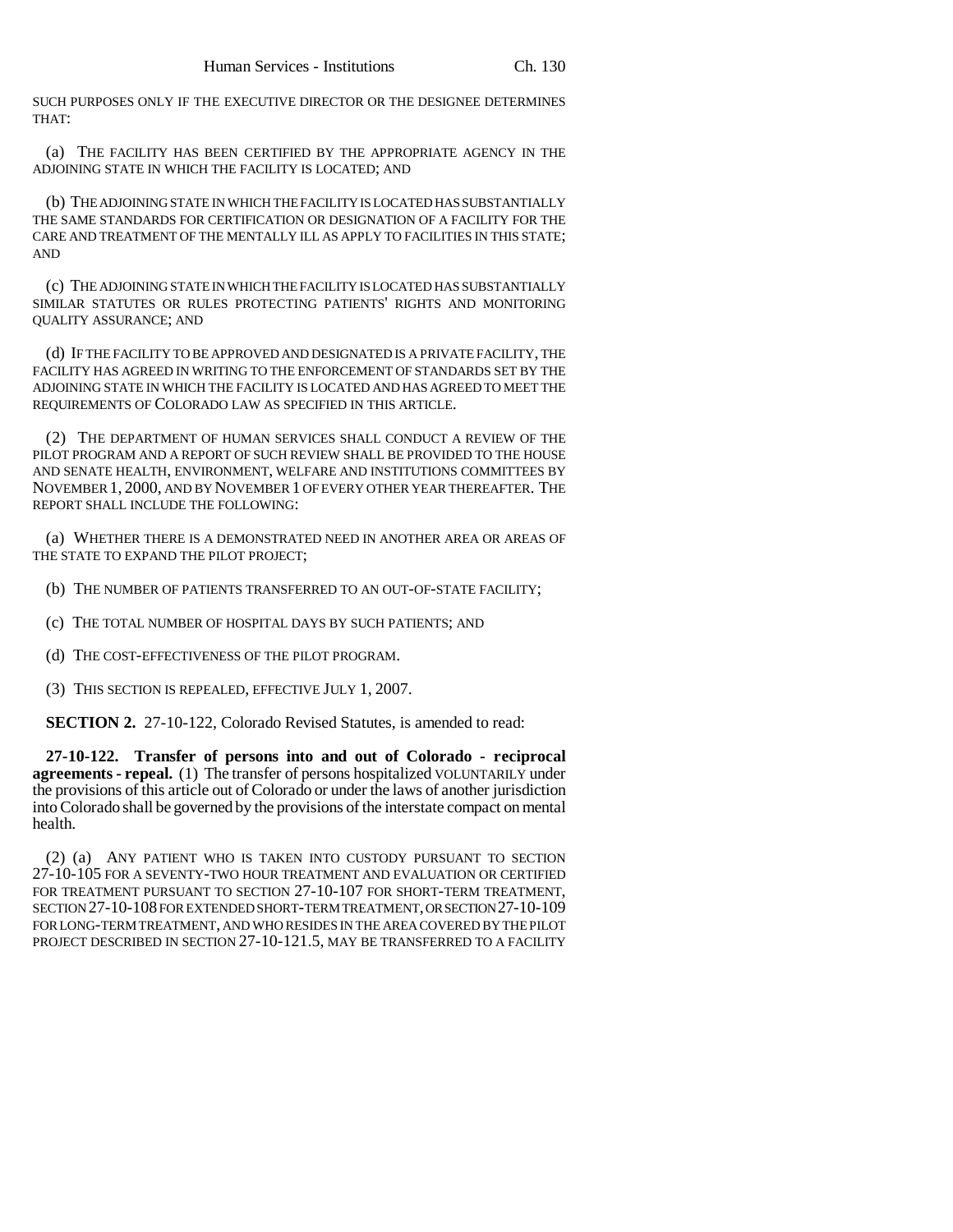LOCATED IN AN ADJOINING STATE IF THE FOLLOWING CONDITIONS HAVE BEEN MET:

(I) THE FACILITY IN THE ADJOINING STATE HAS BEEN APPROVED AND DESIGNATED BY THE EXECUTIVE DIRECTOR OR THE EXECUTIVE DIRECTOR'S DESIGNEE PURSUANT TO THE REQUIREMENTS OF SECTION 27-10-121.5, AND THE FACILITY HAS APPROPRIATE SPACE AVAILABLE TO TREAT THE PATIENT;

(II) A PROFESSIONAL PERSON, AS DEFINED IN SECTION 27-10-102 (11), OR THE DIRECTOR OF A DESIGNATED FACILITY HAVING CUSTODY OF THE PERSON FINDS THAT IT IS IN THE BEST INTERESTS OF THE PATIENT TO RECEIVE SERVICES OUT OF STATE BECAUSE OF THE TYPES OF SERVICES AVAILABLE IN THE OTHER STATE OR BECAUSE THE FACILITY IN THE ADJOINING STATE WOULD BE CLOSER TO THE PATIENT'S RESIDENCE AND SUPPORT SYSTEM THAN A FACILITY LOCATED IN THIS STATE;

(III) THE PATIENT HAS CONSENTED TO THE TRANSFER TO THE OUT-OF-STATE FACILITY, WITHIN THE LARGER CONTEXT OF INVOLUNTARY TREATMENT, OR THERE ARE NO APPROPRIATE BEDS AVAILABLE WITHIN COLORADO FOR TREATMENT OF THE PATIENT;

(IV) THE OUT-OF-STATE TREATMENT IS INVOKED BY AN AFFIDAVIT SWORN TO OR AFFIRMED BEFORE A JUDGE HAVING JURISDICTION OVER THE MATTER PURSUANT TO THIS ARTICLE AND THE JUDGE ORDERS THAT THE PATIENT BE TRANSFERRED TO THE APPROVED AND DESIGNATED FACILITY IN AN ADJOINING STATE.

(b) ANY PATIENT TRANSFERRED OUT OF STATE SHALL BE DEEMED TO BE IN THE CUSTODY OF THE OUT-OF-STATE FACILITY TO THE SAME EXTENT AND SUBJECT TO THE SAME LIMITATIONS AND REVIEW AND RELEASE PROCEDURES AS IF THE PATIENT HAD BEEN ORDERED TO BE PLACED IN CUSTODY IN A FACILITY LOCATED IN THIS STATE. JURISDICTION IS RETAINED IN THE APPROPRIATE COURTS OF THIS STATE AT ANY TIME TO INQUIRE INTO THE MENTAL CONDITION OF ANY PATIENT SO TRANSFERRED AND TO DETERMINE THE NECESSITY FOR CONTINUANCE OF THE COMMITMENT. IF A HEARING IS HELD PURSUANT TO SECTION 27-10-107 OR SECTION 27-10-109 TO EVALUATE THE CONTINUED CARE AND TREATMENT OF THE PATIENT, THE FACILITY IN WHICH THE PATIENT IS BEING TREATED SHALL MAKE VIDEO OR TELECONFERENCING TECHNOLOGY AVAILABLE TO ALLOW THE PATIENT AND HIS OR HER LEGAL REPRESENTATIVE TO PARTICIPATE IN THE HEARING.

(3) A PEACE OFFICER FROM THIS STATE SHALL BE PERMITTED TO TRANSPORT ANY PATIENT WHO IS TAKEN INTO CUSTODY AND TRANSFERRED TO A FACILITY IN AN ADJOINING STATE FOR CARE AND TREATMENT IF THAT FACILITY HAS BEEN APPROVED AND DESIGNATED PURSUANT TO THE REQUIREMENTS OF SECTION 27-10-121.5 AND IF THE PROVISIONS OF SUBSECTION (2) OF THIS SECTION ARE MET.

(4) THE EXECUTIVE DIRECTOR OR THE EXECUTIVE DIRECTOR'S DESIGNEE IS AUTHORIZED TO ENTER INTO RECIPROCAL AGREEMENTS WITH THE EXECUTIVE DIRECTORS OF SIMILAR AGENCIES OF A STATE ADJOINING THE SITE OF THE PILOT PROJECT DESCRIBED IN SECTION 27-10-121.5. SUCH RECIPROCAL AGREEMENTS SHALL GOVERN THE TRANSFER OF COLORADO RESIDENTS WHO HAVE BEEN TAKEN INTO CUSTODY UNDER SECTION 27-10-105 OR HAVE BEEN CERTIFIED FOR TREATMENT PURSUANT TO SECTION 27-10-107,27-10-108, OR 27-10-109 IN FACILITIES APPROVED AND DESIGNATED AS PROVIDED IN SECTION 27-10-121.5. SUCH RECIPROCAL